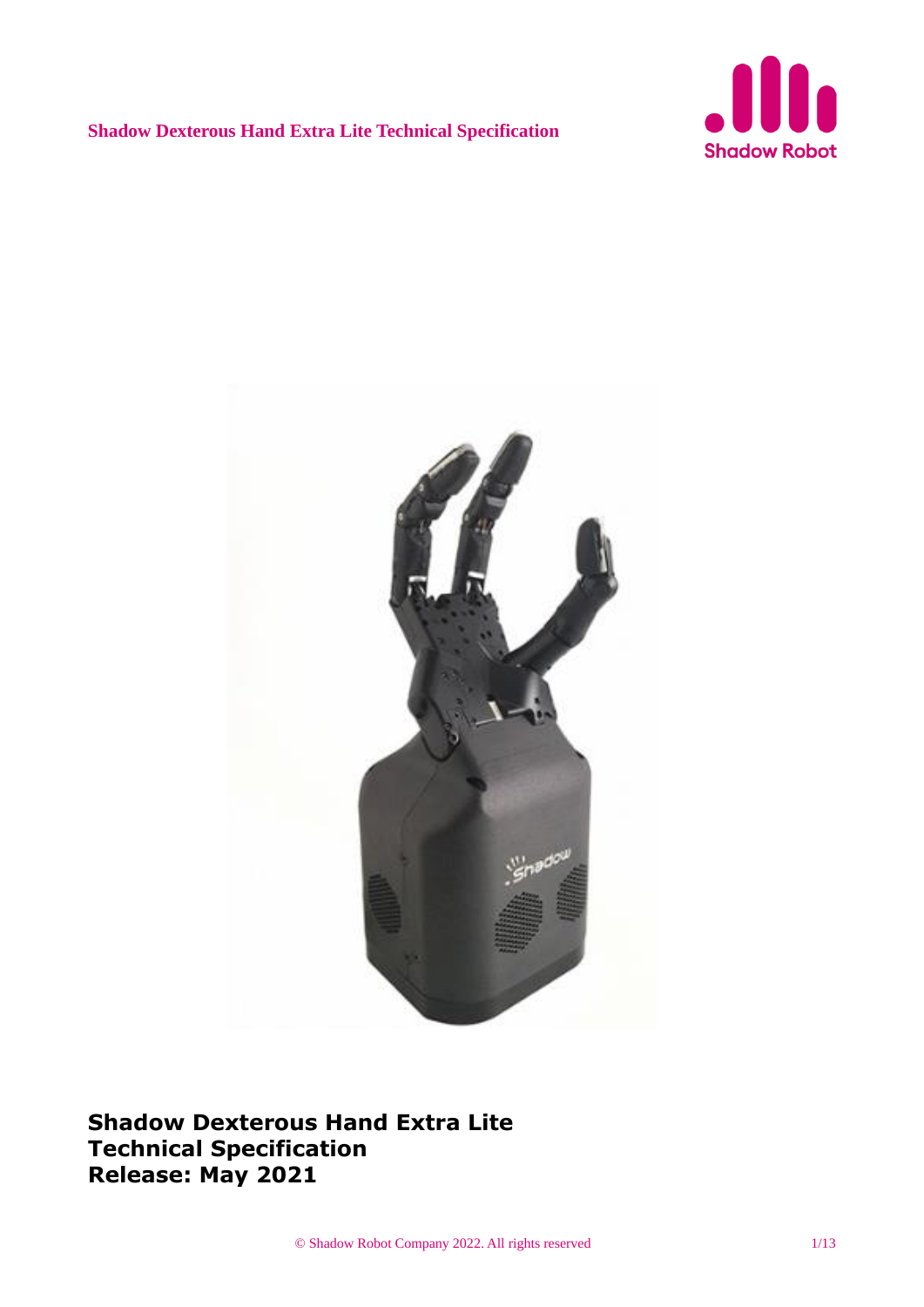

# **Table of Contents**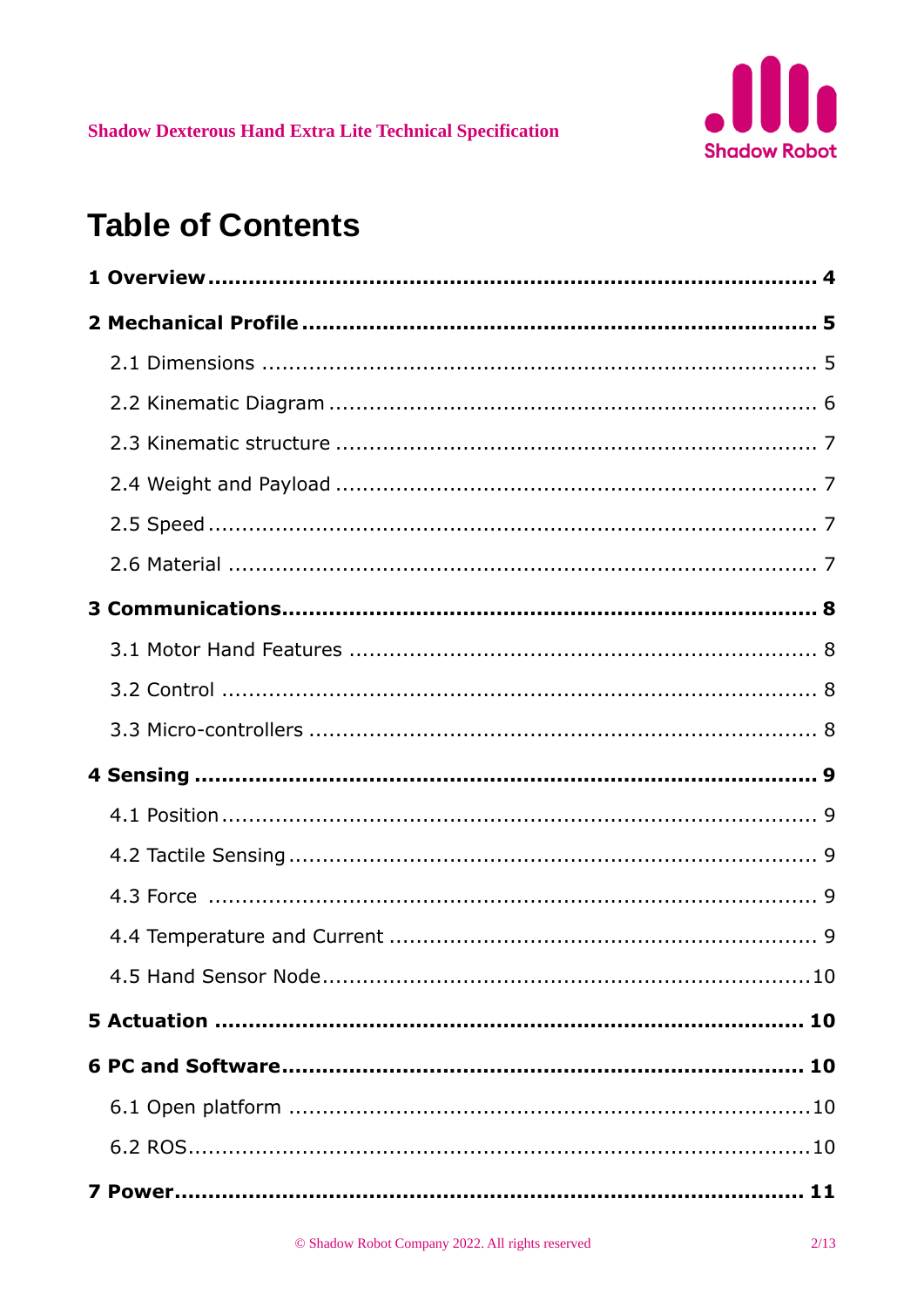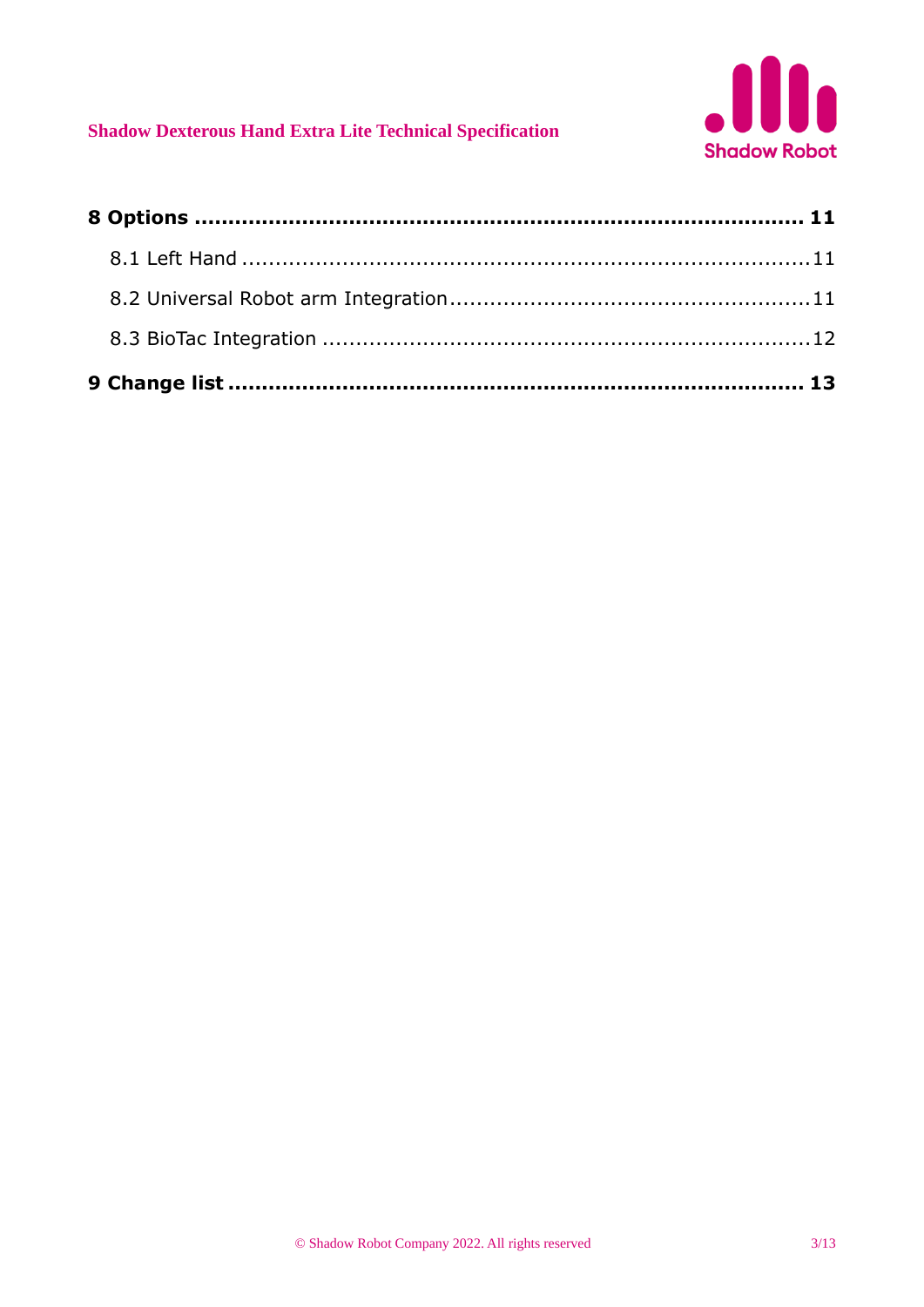

# **1 Overview**

The Shadow Dexterous Hand Extra Lite is an advanced humanoid robot hand system that provides 16 movements to reproduce as closely as possible the kinematics and dexterity of the human hand. It has been designed to provide comparable force output and movement precision to the human hand.

Shadow Hand systems have been used for research in grasping, manipulation, neural control, brain computer interface, industrial quality control, and hazardous material handling.

The Shadow Dexterous Hand Extra Lite is a self-contained system - all actuation and sensing is built into the hand and forearm. The Shadow Dexterous Hand Extra Lite development kit includes:.

- Control systems
- Software (provided under GNU GPL or BSD as appropriate)
- ROS compliant
- PC
- Power supplies
- Tactile sensing
- Auxiliary equipment (if required)
- Documentation and training

All versions of the Hand use an EtherCAT bus (Ethernet for Control Automation Technology), providing a 100Mbps Ethernet-based communications field-bus, and full integration into ROS (Robot Operating System).

The Hands use Shadow's electric "Smart Motor" actuation system and integrates force and position control electronics, motor drive electronics, motor, gearbox, force sensing and communications into a compact module, 10 of which are packed into the Hand base.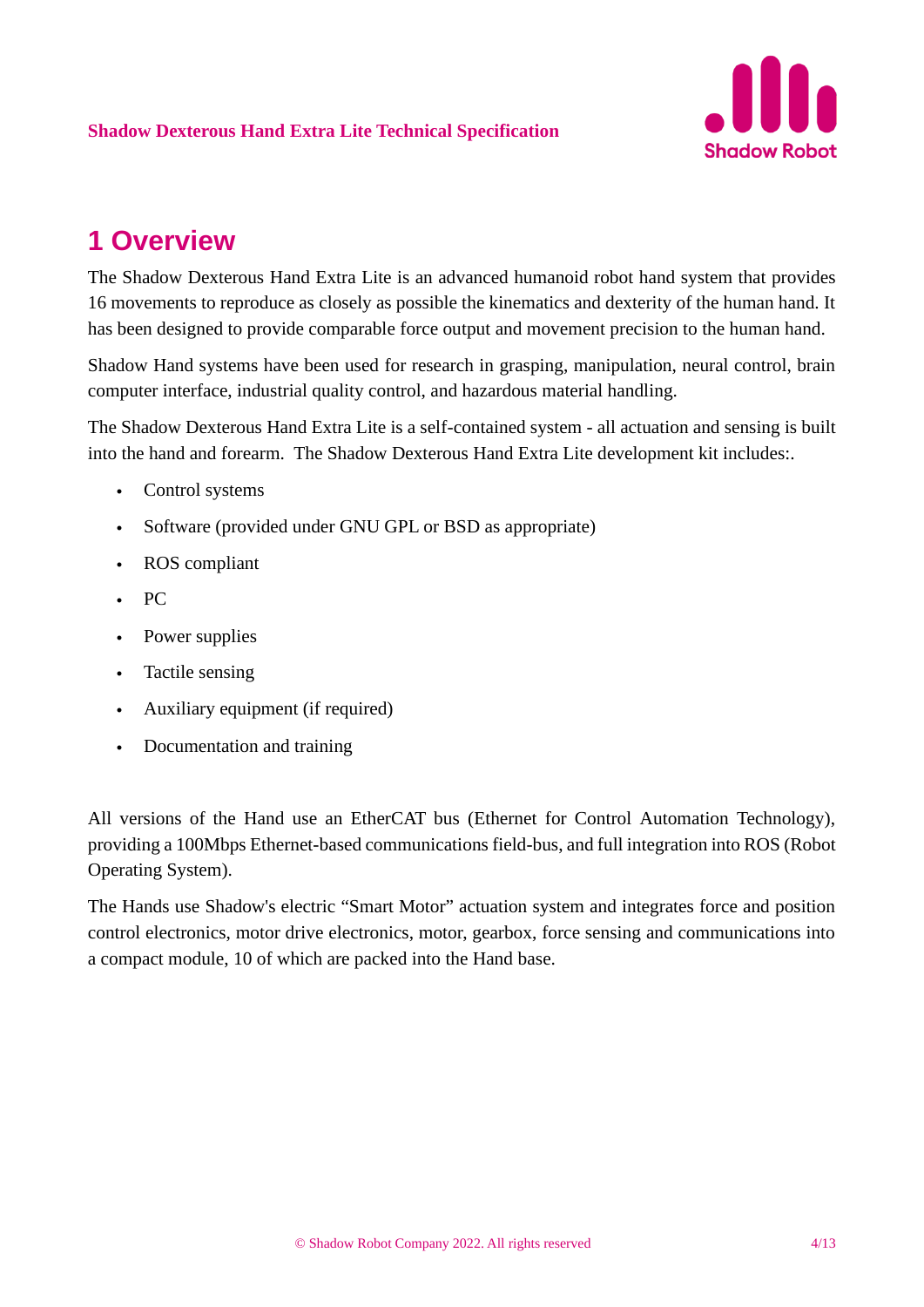

# **2 Mechanical Profile**

## *2.1 Dimensions*

The Hand has been designed to be similar in shape and size to a typical male hand, and reproduce as closely as possible the kinematics and dexterity of the human hand. The fingers are all the same length, with the knuckles staggered to give comparable fingertip locations to the human hand.

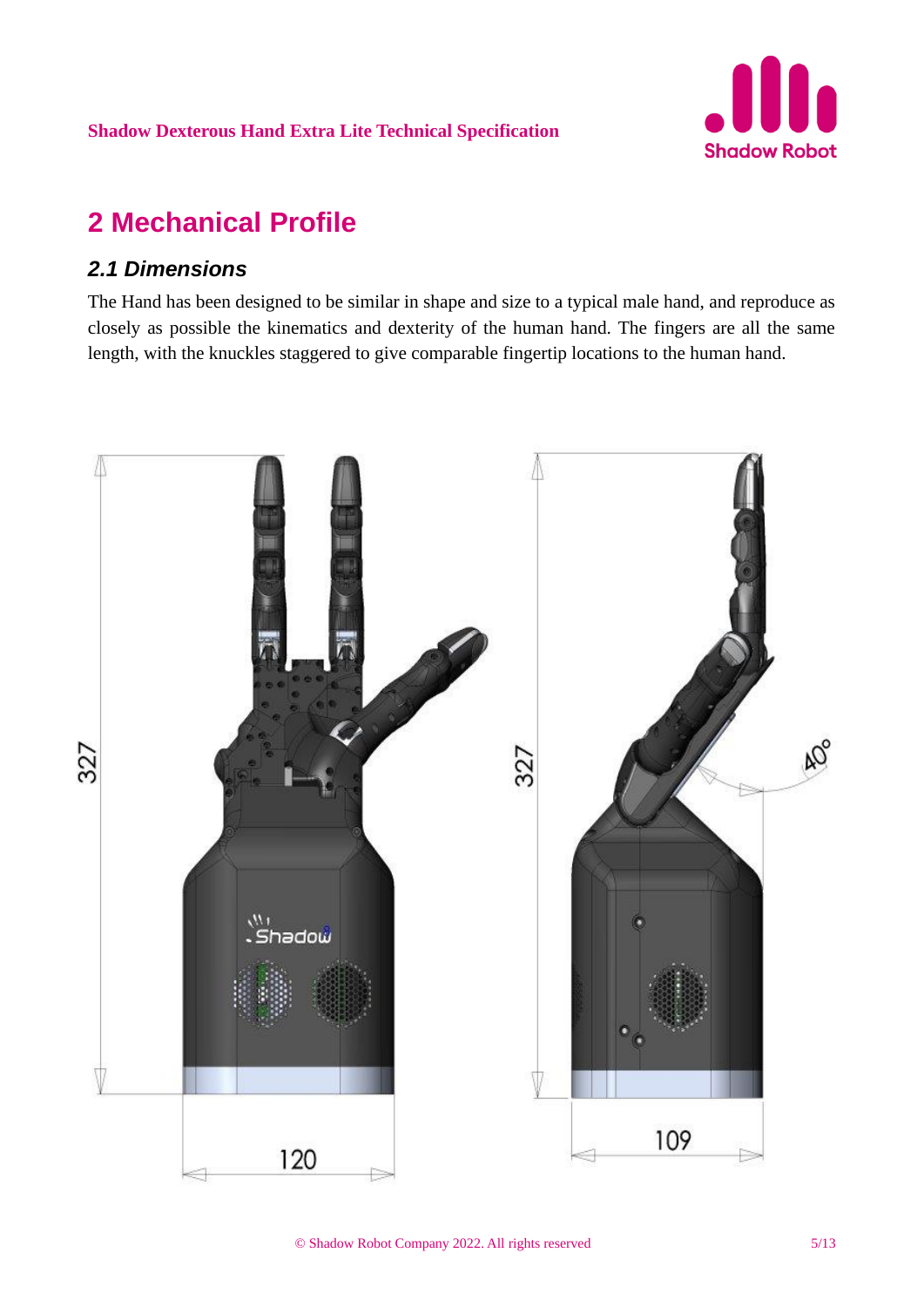

## *2.2 Kinematic Diagram*

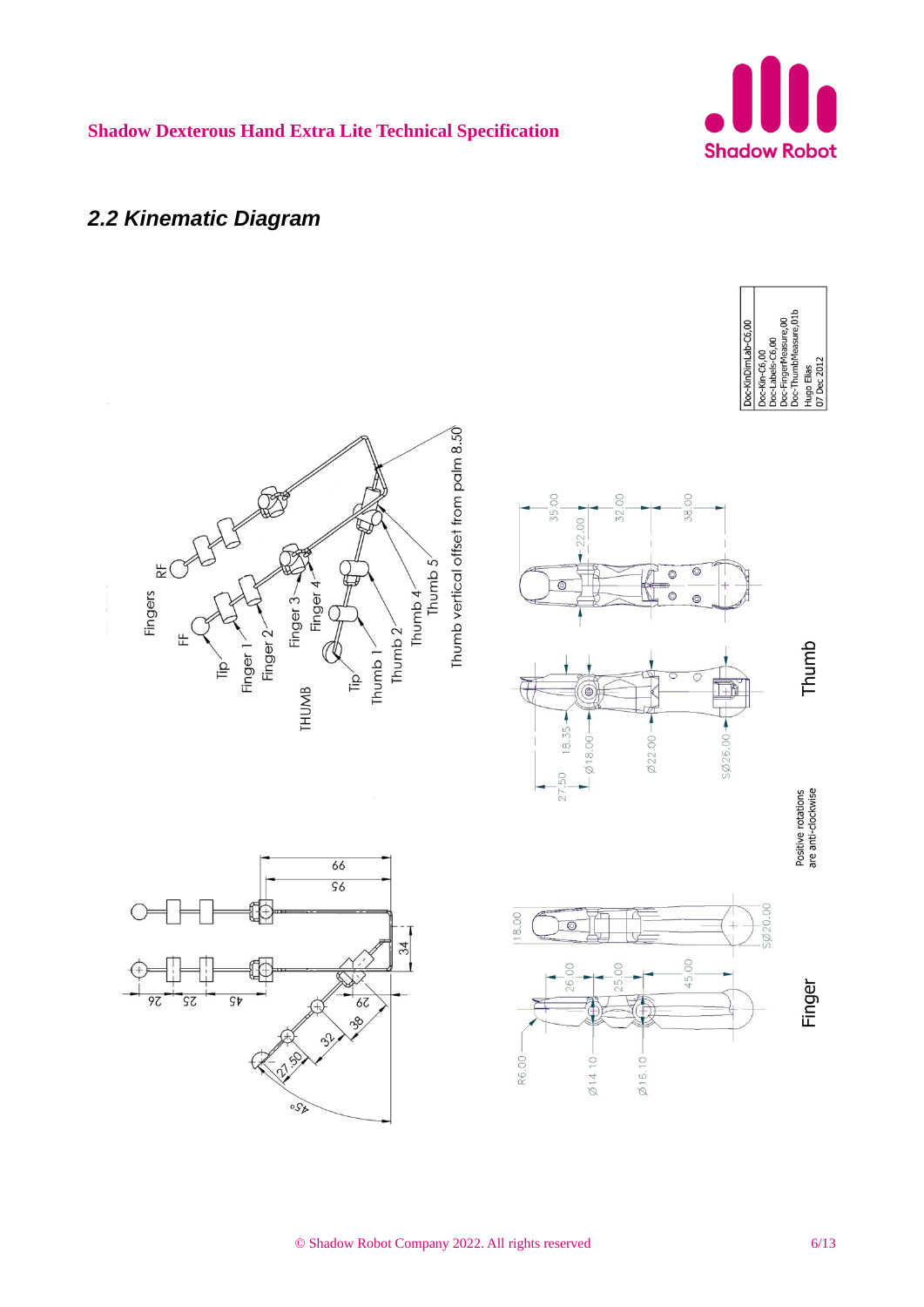

#### *2.3 Kinematic structure*

The Dexterous Hand Extra Lite kinematics are optimized to be as close as possible (within engineering constraints) to the kinematics of the human hand.

|                 |             | <b>Degrees</b> |            | <b>Radians</b> |              |
|-----------------|-------------|----------------|------------|----------------|--------------|
| Join(s)         | <b>Min</b>  | <b>Max</b>     | <b>Min</b> | <b>Max</b>     | <b>Notes</b> |
| FF1, RF1        | 0           | 90             | 0          | 1.571          | Coupled      |
| FF2, RF2        | 0           | 90             | 0          | 1.571          |              |
| FF3, RF3        | $-15$       | 90             | $-0.262$   | 1.571          |              |
| FF4, RF4        | $-20$       | 20             | $-0.349$   | 0.349          |              |
| TH <sub>1</sub> | $-15$       | 90             | $-0.262$   | 1.571          |              |
| TH <sub>2</sub> | $-30$       | 30             | $-0.524$   | 0.524          |              |
| TH <sub>4</sub> | $\mathbf 0$ | 70             | 0          | 1.222          |              |
| TH <sub>5</sub> | $-60$       | 60             | $-1.047$   | 1.047          |              |

The thumb has 4 degrees of freedom and 4 joints. Each finger has 3 degrees of freedom and 4 joints.

The distal joints of the fingers are coupled in a manner similar to a human finger, such that the angle of the middle joint is always greater than or equal to the angle of the distal joint. This allows the middle phalange to bend while the distal phalange is straight.

All joints except the finger distal joints are controllable to  $+/-1$ <sup>o</sup> across the full range of movement.

## *2.4 Weight and Payload*

The Hand and forearm have a total weight of 1.8 kg. The Hand, while in a power-grasp, can hold up to 3 Kg.

## *2.5 Speed*

Movement speed is dependent on safety settings in the control system. Typical parameters allow a full-range joint movement in free space to operate at a frequency of 1.0 Hz.

## *2.6 Material*

The entire system is built with a combination of metals and plastics including aluminium, brass, acetyl, polycarbonate and polyurethane flesh.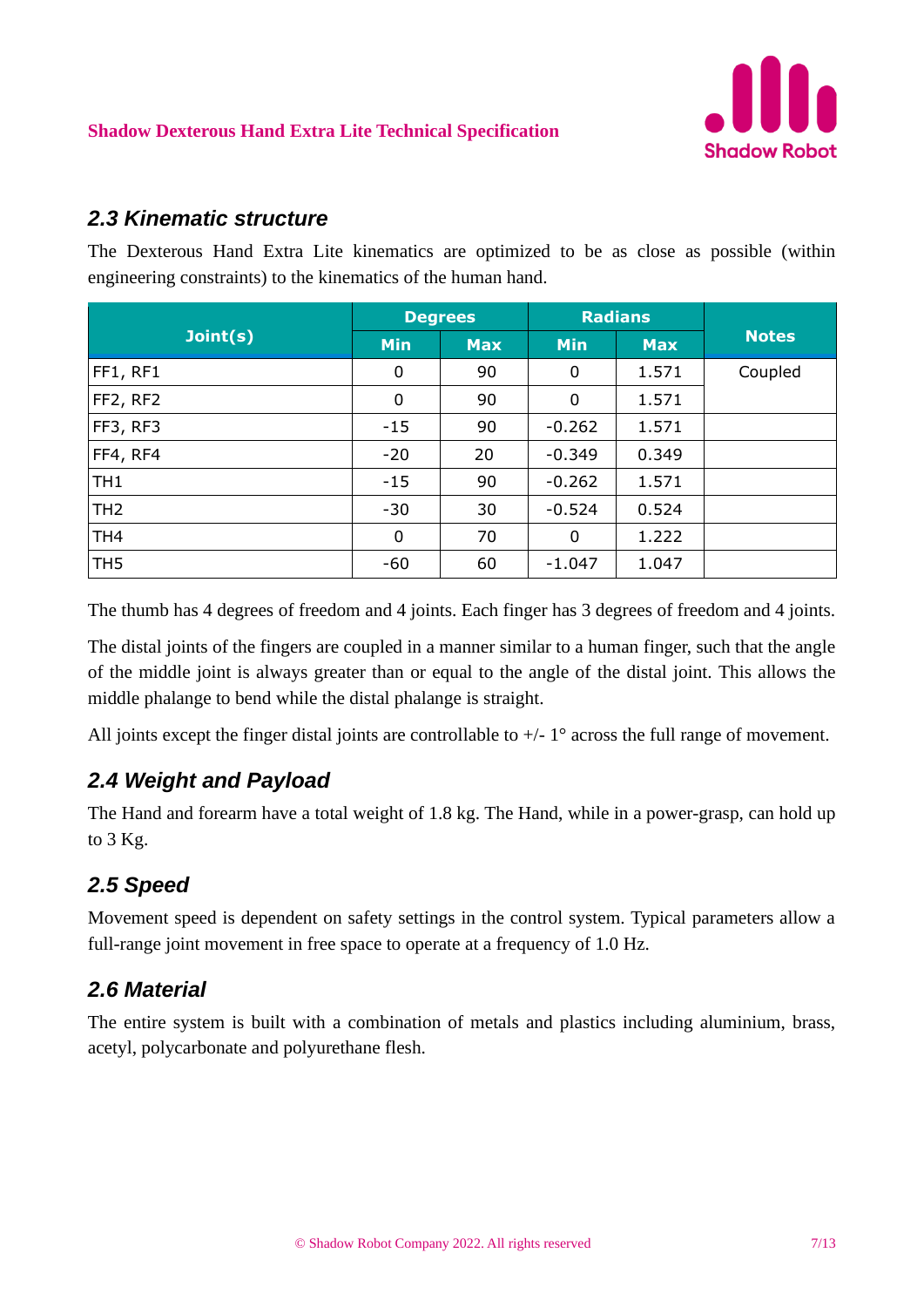

# **3 Communications**

All versions of the Hand use an EtherCAT bus. EtherCAT (Ethernet for Control Automation Technology) is a 100Mbps ethernet-based fieldbus. It is currently used in a number of systems, such as Willow Garage's PR2 robot, making these versions of the Hand compatible with the PR2, and any other research or industrial control systems that are EtherCAT/ROS compatible. The EtherCAT bus plus ROS requires a powerful multi-core PC (supplied) with a standard Ethernet port. The EtherCAT protocol used by the hand is simple since the position control loop happens in the host.

## *3.1 Features*

- Enable and disable torque control
- Change torque control PID values
- Change operational limits such as force and temperature cut-outs
- Reset motors
- Adjust data transmission rates for motors and tactile sensors
- Track error and status indicators from the components
- Download new firmware into the Smart Motor modules

## *3.2 Control*

As standard, the EtherCAT Hand implements a position control strategy in the host PC. Other control algorithms can be used as much more complex control strategies can be implemented, fusing information from joint and tactile sensors and even visual signals via ROS

The torque loop is closed inside the motor unit at 5kHz. The PID settings for this loop can be changed in real time. Alternatively, new firmware can be downloaded into the motor units if you require a different control strategy, or a new version is available from Shadow. All other control loops run at 1kHz through the host.

The PID controllers are set up in the configuration or boot phase of the system, can be changed on the fly, and can be configured to operate from sensor data permitting control of joint position, force, or user-supplied parameters.

#### *3.3 Micro-controllers*

Microchip PIC18Fxx80 micro-controllers are used for embedded control throughout the robot system, except on the palm, where a PIC32 is used; and on the Pressure Sensor Tactiles (PSTs), where PSoCs are used . The firmware is available upon request by customer under Non-Disclosure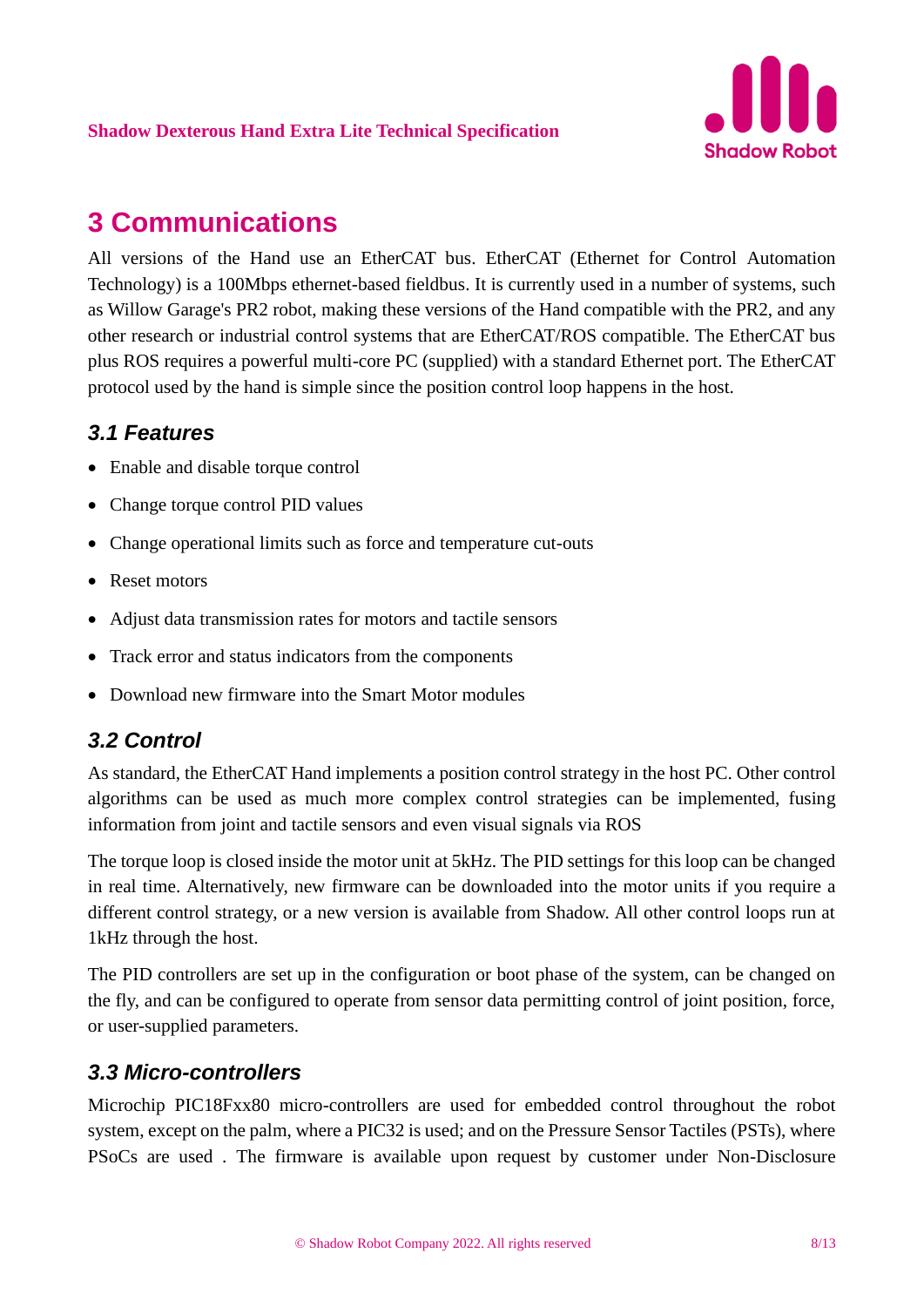

Agreement (NDA). All micro-controllers are connected to the internal bus and can be accessed via the EtherCAT interface.

# **4 Sensing**

All sensor data are presented to the PC at various rates depending on the rate setting for that sensor. Typical rates are:

|                    | <b>Update Rate</b> | <b>Bits</b> |
|--------------------|--------------------|-------------|
| <b>Position</b>    | 1000 Hz            | 12          |
| <b>PST</b>         | 500 Hz             | 11          |
| <b>Force</b>       | 5000 Hz            | 12          |
| <b>Temperature</b> | 100 Hz             | 12          |
| <b>Current</b>     | 100 Hz             | 12          |
| <b>Voltage</b>     | 100 Hz             | 12          |

## *4.1 Position*

A Hall effect sensor senses the rotation of each joint locally with typical resolution 0.2 degrees. This data is sampled in the Hand by 12-bit ADCs. Data is provided to the communication bus in raw form, and is calibrated at the host.

## *4.2 Tactile Sensing*

All Shadow Hands have Pressure Sensor Tactiles (PSTs) fitted as standard in the fingertips. They are a single region sensor with high sensitivity. The data is sampled by an 11-bit ADC. Raw temperature compensated data is available.

The PSTs can be substituted for other tactile sensors (see section: 8 Options). A protocol in the palm firmware can detect different types of compatible sensors and configure them correctly.

## *4.3 Force*

A separate force sensor measures the force in each of the pair of tendons driven by the Smart Motor unit. This data is captured by 12-bit ADCs and used locally for torque control. The data are also transmitted back to the PC. The sensors have a resolution of about 30mN. They are zeroed, but not calibrated. I.e. a reading of zero means zero difference between the tendons.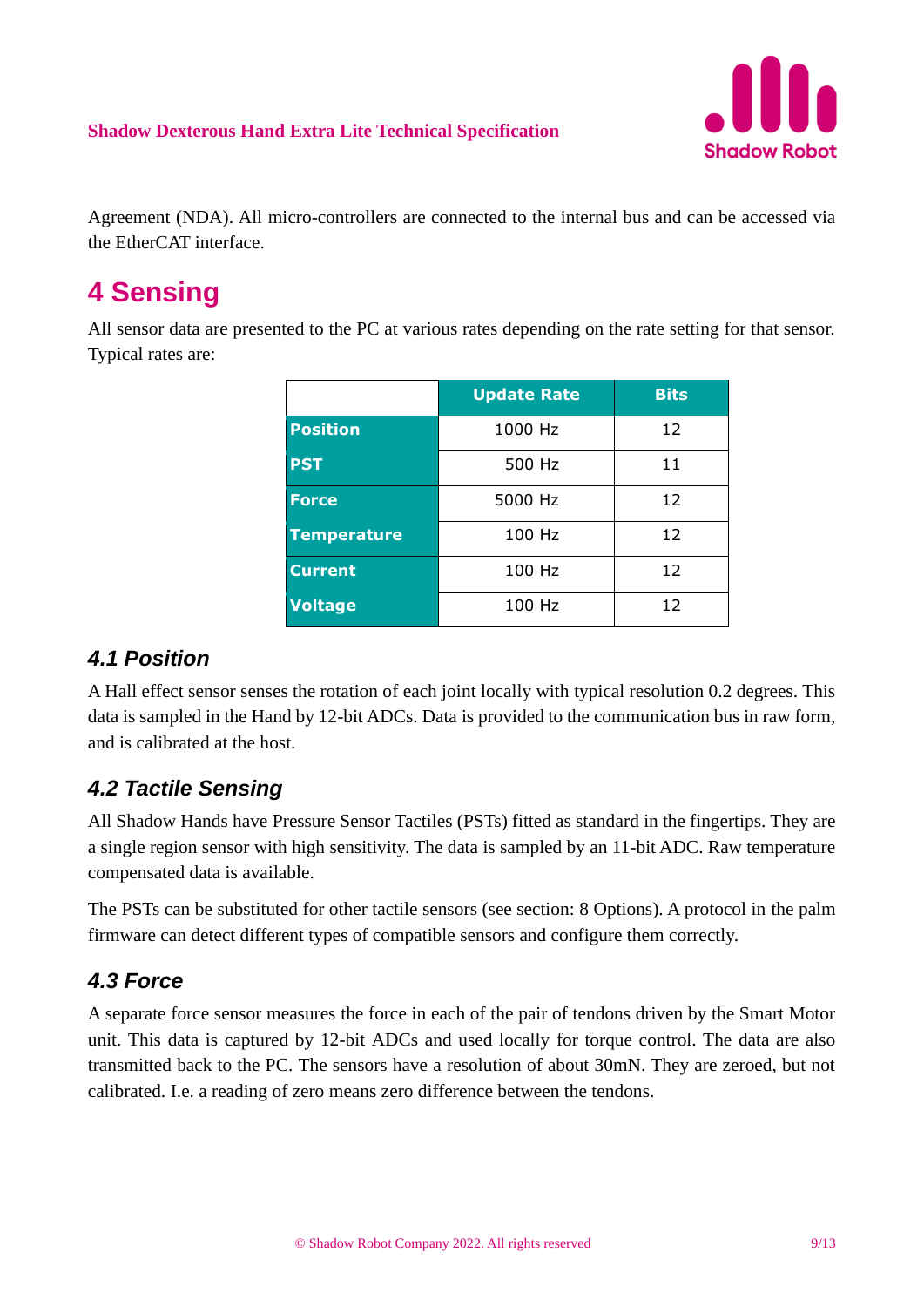

#### *4.4 Temperature and Current*

The current flow through the motor unit, and the temperature of the motor unit, are measured internally to the Smart Motor unit, and are used to ensure safety and reliability.

## *4.5 Hand Sensor Node*

The Hand Sensor Node, which is made up of a number of PCBs throughout the palm, fingers and thumb, reads joint position data and tactile sensing data, provides this to the communica-tion bus in raw form, and is calibrated at the host. Other sensors can be attached to the Hand sensor node by request and arrangement.

# **5 Actuation**

Each of the twenty Smart Motor nodes drives a Maxon motor using PWM. The Smart Motor node implements a PID controller, which can be set to do force control on the tendons at the motor end, or position control on the joints.

## **6 PC and Software**

All Hands are supplied with a standard multi-core laptop running Ubuntu with a EtherCAT compatible network ports (more optional). The drivers and other useful packages are installed by default on the computer. The software is based on the ROS meta-operating system.

Software in the host PC provides sensor calibration and scaling, mappings from sensor names to hardware, and permits easy access to all robot facilities from Python and/or C++.

## *6.1 Open platform*

- All source code for the micro-controllers and schematics for the electronics subsystems are available on request under Non-Disclosure Agreement (NDA).
- Example code along with documentation is provided, along with access to e-mail support from Shadow.
- Solid models (VRML) and kinematic data are supplied via ROS.
- An open software layer supports easy interfacing between this and other systems, as well as quick prototyping of algorithms and tools.

## *6.2 ROS*

The Shadow Dexterous Hand is fully compatible with ROS (Robot Operating System www.ros.org) providing a full range of capabilities including:

• Control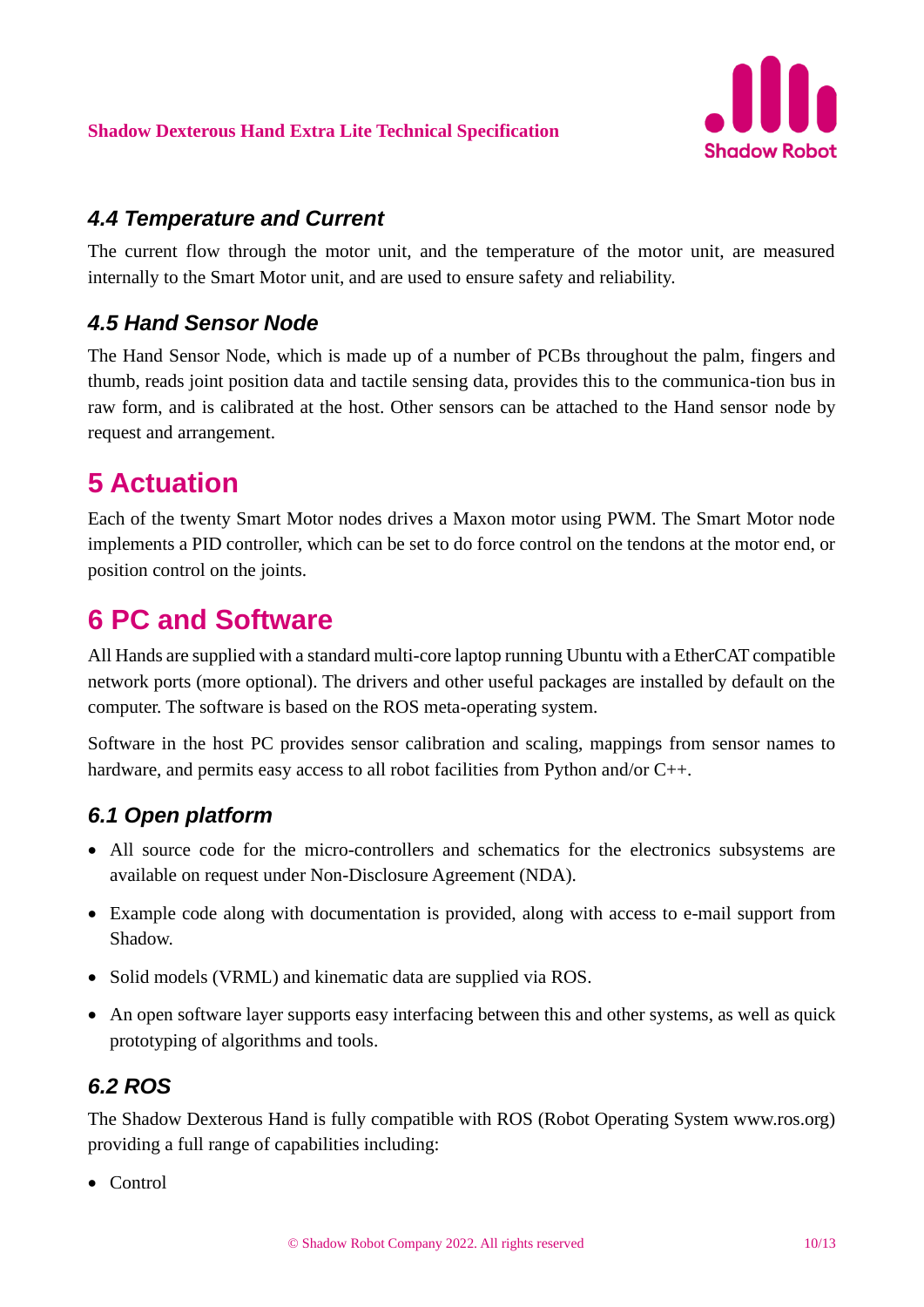

- Visualisation
- Simulation

A repository provides a simulated model of the Hand running in the Gazebo simulator. It integrates full physics model for grasping and manipulation development. The shadow\_robot\_ethercat stack provides the drivers for the Hand.

All the back-ends (simulated or real) present the same interface to your software - selection is simply made depending on which launch file is used, be it the real Hand or the simulated Hand - making it easy to test software away from the hardware and then run on the real hardware.

## **7 Power**

Power supplies are provided with the Hand:

• 24 V  $\omega$  2.5 A

## **8 Options**

The following options may be selected at the time of ordering.

## *8.1 Left Hand*

The Left Hand is functionally identical to the standard Hand, but mirrored for use in a bi-manual system.

#### *8.2 Universal Robot arm Integration*

The Dexterous Hand system can be supplied integrated with a UR5 or UR10 robot arm.

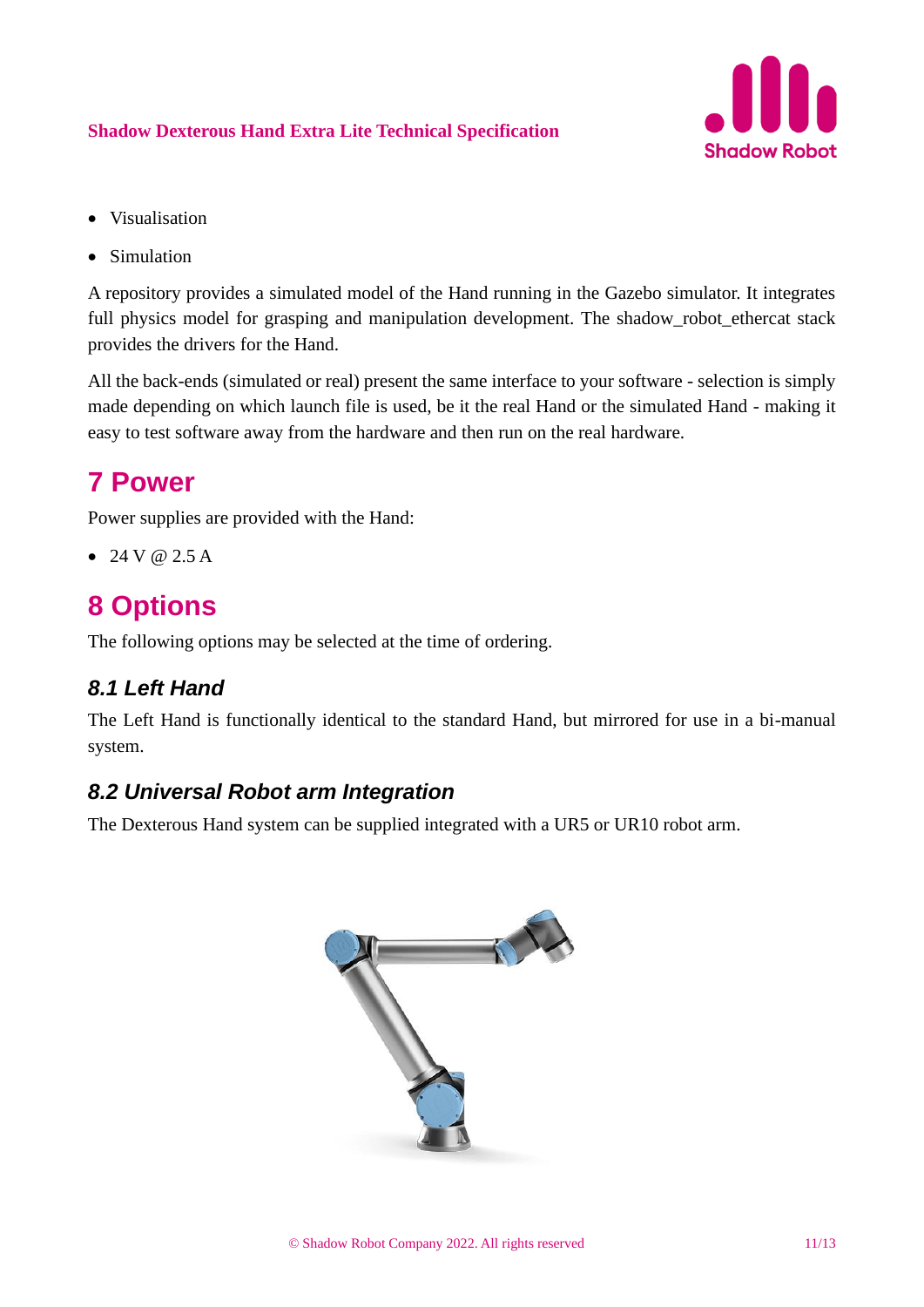

#### *8.3 BioTac Integration*

Produced by Syntouch, the BioTac is a revolutionary tactile sensor capable of detecting the full range of sensory information that human fingers can detect: forces, micro-vibrations, and temperature.

Raw data collected from the BioTac include:

- Voltages on impedance sensing electrodes
- Absolute fluid pressure (DC Pressure)
- Dynamic fluid pressure = Vibration (AC Pressure)
- Temperature (DC Temperature)
- Heat flow (AC Temperature)

Signal processing of these data enables the BioTac to do many things that humans can do by touch, such as:

- Determine point of contact
- Estimate tri-axial forces
- Estimate radius of curvature of a contacted object
- Discriminate edges, corners, and flat surfaces
- Sense initial contact, with a remarkably high sensitivity
- Detect slip
- Discriminate objects based on their texture
- Discriminate objects based on their compliance
- Discriminate objects based on their thermal properties

Shadow has partnered with Syntouch and provides a full integration option